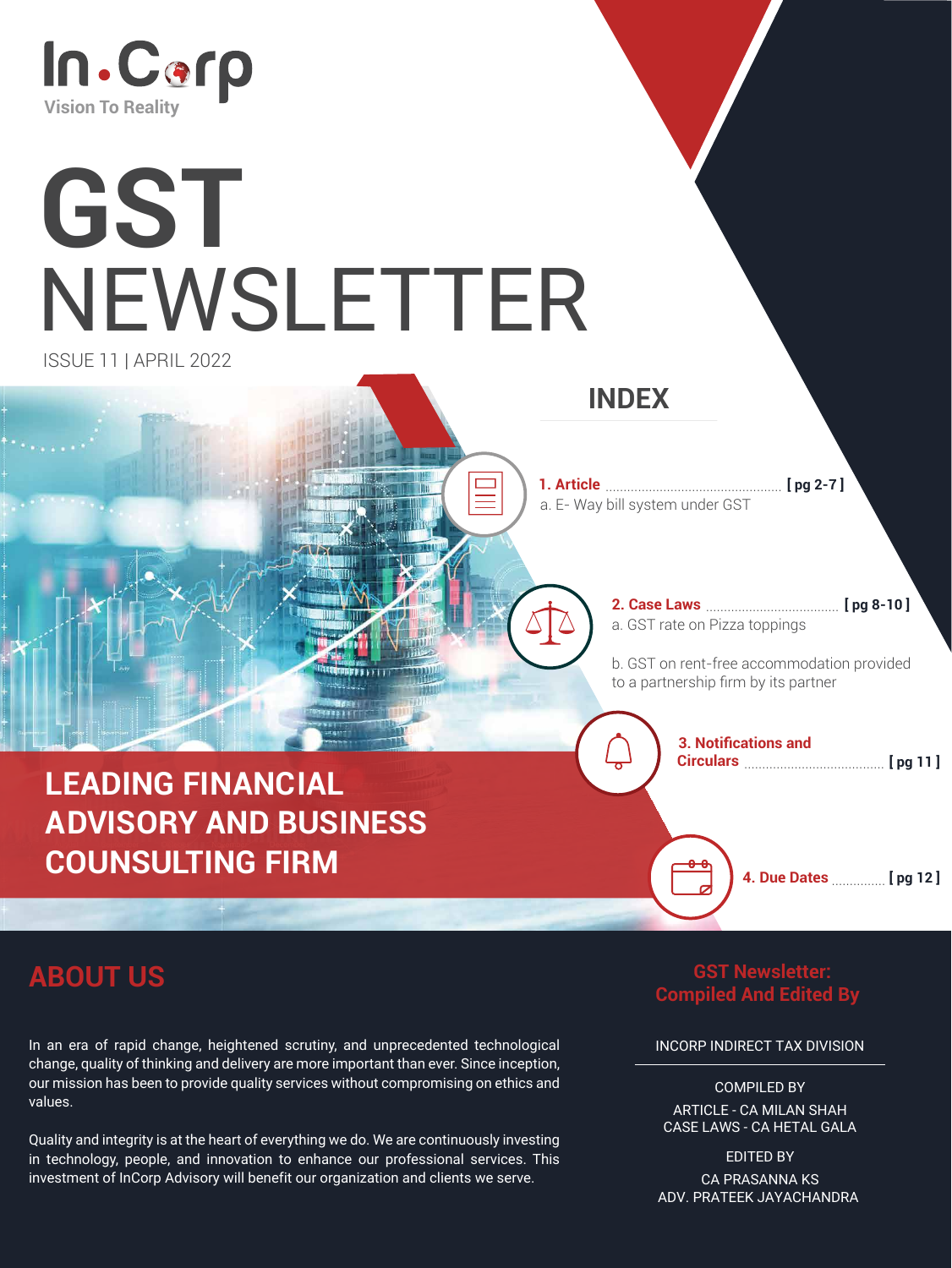## **TAXATION E- Way Bill System Under GST ARTICLE**



Electronic Way Bill (E-Way Bill) is a compliance mechanism which is required for the movement of goods from the supplier's place of business to the recipient taxpayer's place of business providing the relevant information prior to the commencement of movement of goods.

The E-way Bill System for Inter-State movement of goods across the country has been introduced from 01 April 2018.

In this article we will take a look at the e-way bill system under GST.

E-way bill is a receipt or a document required to be carried by a person in charge of the conveyance carrying any consignment of goods. It is to be generated before the commencement of movement of goods or consignment. It is generated by every registered person who causes movement of goods of consignment value exceeding fifty thousand rupees (either each Invoice or in aggregate of all invoices in a vehicle/conveyance) —



#### What is E way Bill?

- (i) When making supplies of goods
- (ii) When transporting the goods fo

(ii) When transporting the goods for reasons other than supply (e.g., sending the goods for job-work,)

(iii) When goods are received from an unregistered person. (e.g., importing goods from outside India)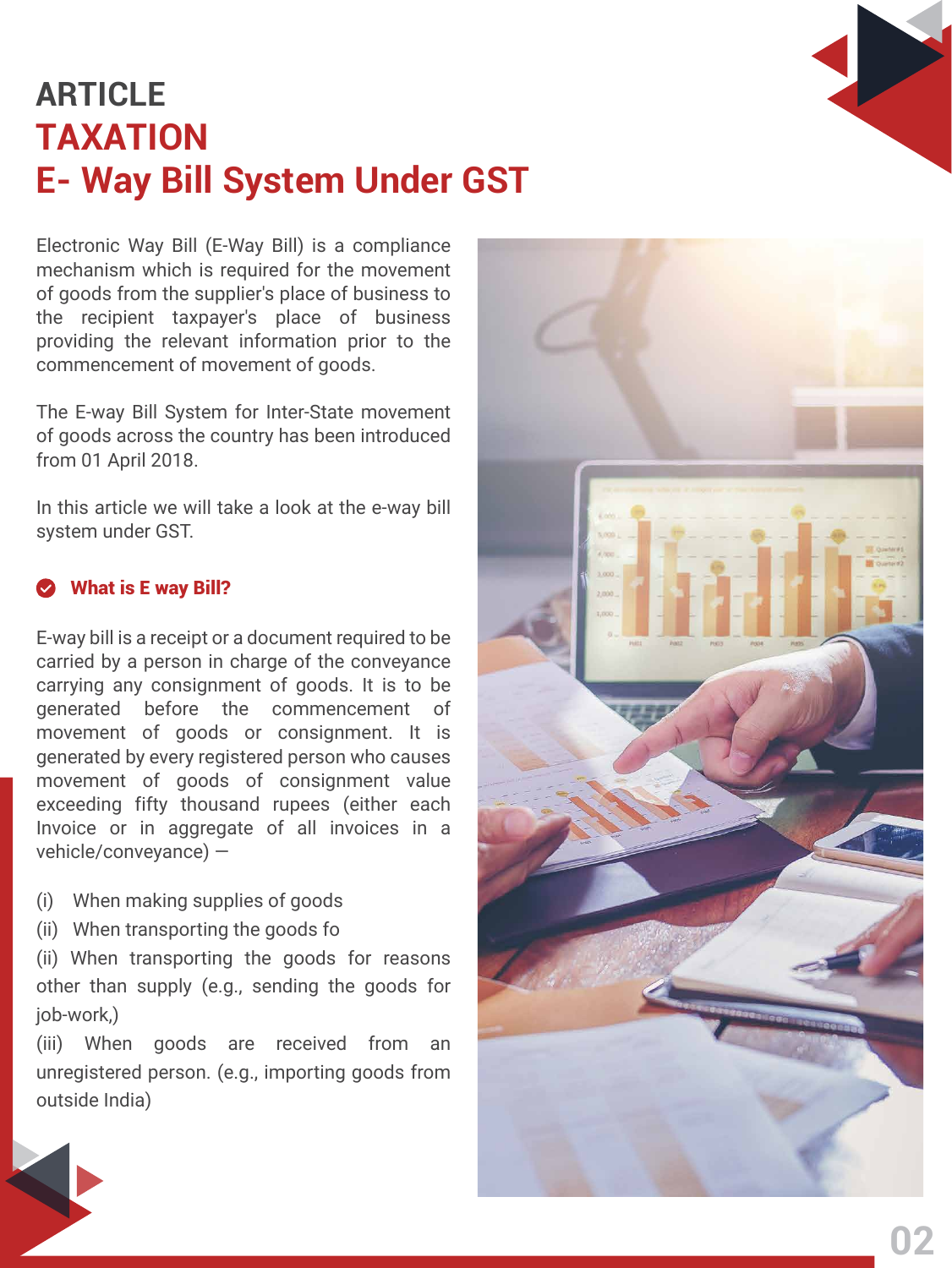



E-way Bill is to be generated even if the consignment value is less than fifty thousand rupees in following cases:

- $\bullet$  Interstate movement of goods by the principal to job worker and from job worker to the principal
- $\bullet$  Interstate transport of handicraft goods by a dealer exempted from GST registration.

There are certain states such as Maharashtra, Delhi, West Bengal,Bihar, Punjab Jharkhand and Tamil Nadu where the threshold limit for intra-state movement is kept as Rs. 1 lakh instead of Rs. 50,000. However in case of interstate moment the limit will remain Rs 50,000.

#### What are the Components of E-way Bill?  $\bullet$

An E-Way Bill Form – GST EWB-01 has two components:

**Part A:**

Part A of an E-Way Bill carries important information about the consignor and consignee like:





Details of GSTIN of the Supplier

Place of Dispatch (PIN Code)





Value of Goods

3



Details of GSTIN of the Recipient

Place of Delivery (PIN Code)

8

HSN Code





**Invoice or Challan Number**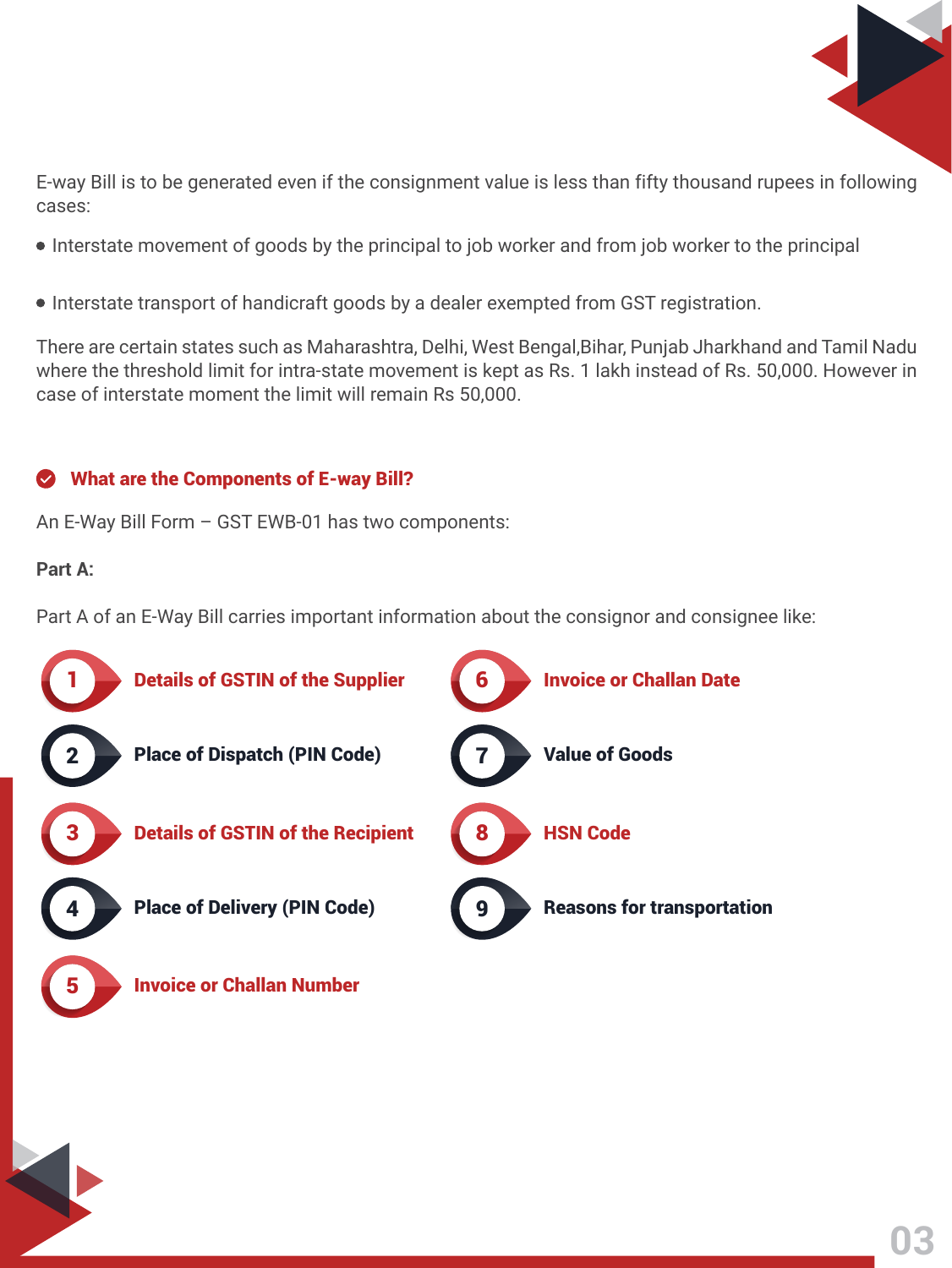#### Who can generate E-way bill?



#### **Part B:**

Part B of an E-Way Bill carries details about the vehicle comprising of transporter like (to be filled by transporter):

E-way bill is to be generated by

a. if the goods are handed over to a transporter for transportation by road..

- Supplier or Customer (or their agents) : if the transportation is done in own/hired vehicle or railways or airways or waterways.
- Transporter of goods:

b. If neither the consignor nor consignee generates the e-way bill and the value of goods is more than

#### Rs.50,000/-.

1





Transport document number (Goods Receipt Number or Railway Receipt Number or Airway Bill Number or Bill of Lading Number)

- Transporters not registered under GST may also generate the E-way bill provided they register on the E-way bill portal and are allotted a Transporter ID.
- If the goods are transported from one state to another for the purpose of Job Work, then the principal will have to generate the E-way bill regardless of the value of goods consignment.
- Also, where handicraft goods are transported from one State to another by a person who has been exempted from the requirement of obtaining registration, the e-way bill shall be generated by the said person irrespective of the value of the consignment.

Once the e-way bill is generated on the common portal, a unique E-way Bill Number (EBN) is allocated which is available to the supplier, recipient, and the transporter on the said portal.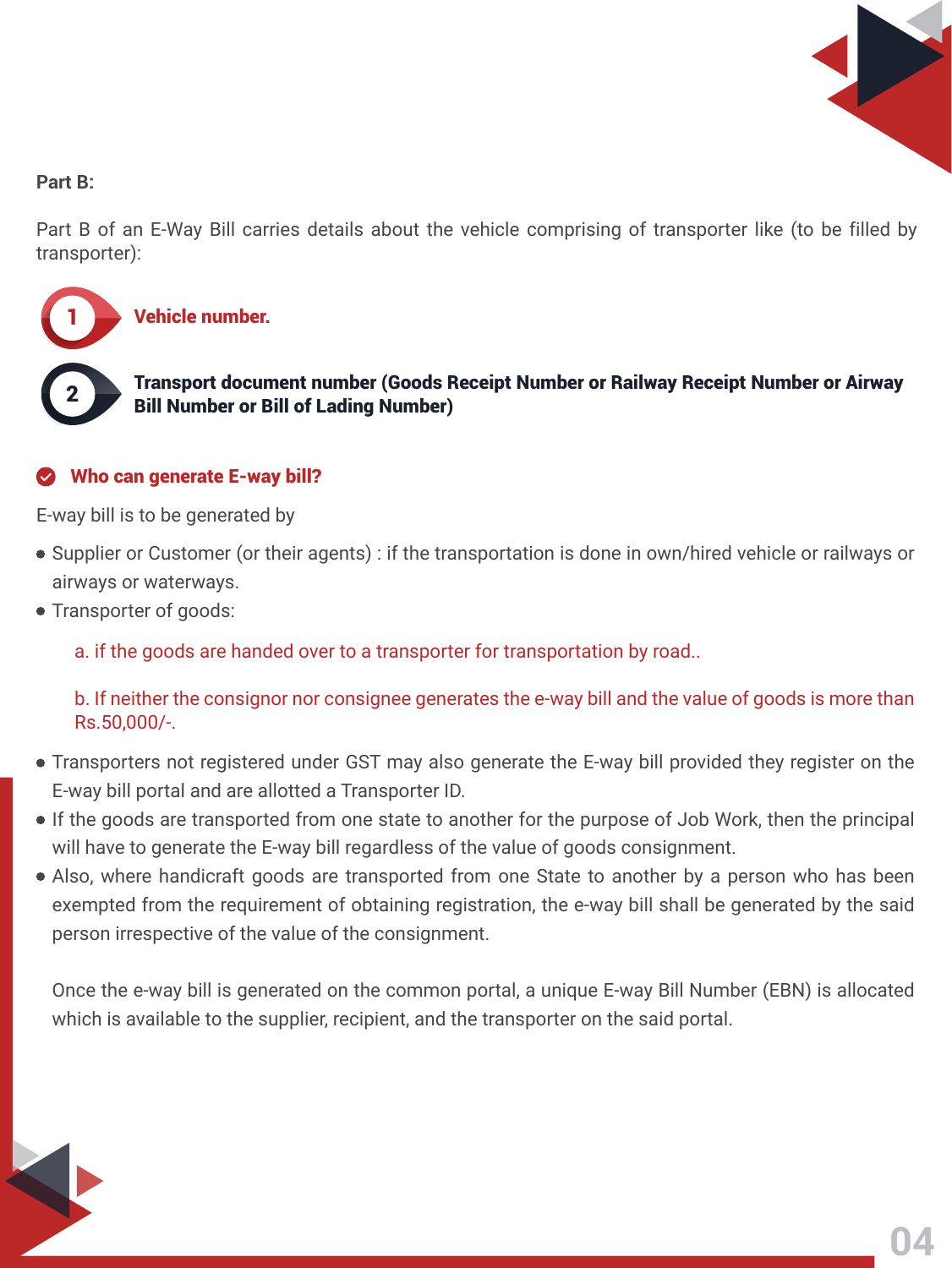#### What is the Validity of the E-Way Bill?

- The validity of e-way bill is based on the distance the goods have to be transported.
- In case of the distance of less than 200 Km, the e-way bill will be valid for a day from the date and time at which the E-way bill has been generated.
- For every 200 Km or part thereafter, the validity will be additional one day..



An e-way bill once generated cannot be modified except Part B which can be updated with transport details. In case the information provided is not correct while generating e-way bill, such e-way bill have to be cancelled within 24 hours of its generation. Unless, old e-way bill is cancelled, new e-way bill cannot be generated against same invoice.

In general, the validity of the e-way bill cannot be extended. However, if under circumstances of an exceptional nature, the goods cannot be transported within the validity period of the e-way bill, the transporter may generate another e-way bill after updating the details in Part B of FORM GST EWB-01.



#### Whether E way bill can be modified?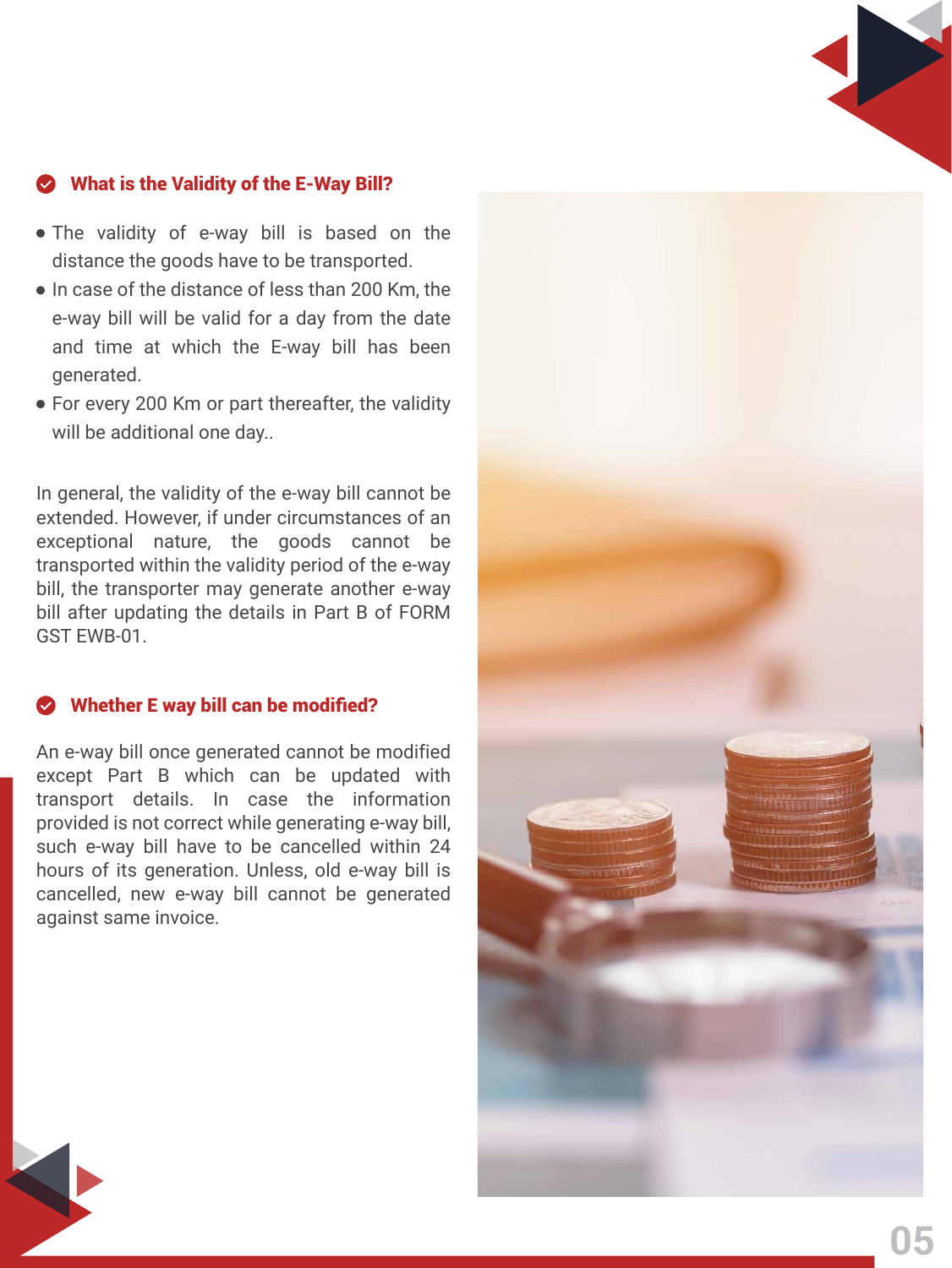An E-way bill need not be generated in the following circumstances:

(i) Under customs bond from an inland container depot or a container freight station to a customs port, airport, air cargo complex and land customs station, or from one customs station or customs port to another customs station or customs port, or

- Where the goods are being transported by a non-motorized conveyance (e.g., push-cart, cycle, animal carriages);
- Where the goods are being transported from the customs port, airport, air cargo complex and land customs station to an inland container depot or a container freight station for clearance by Customs;
- Where the goods are being transported–

(ii) Under customs supervision or under customs seal;

a. Liquefied petroleum gas for supply to household and non-domestic exempted category (NDEC) customers

- b. Kerosene oil sold under PDS
- c. Postal baggage transported by Department of Posts



### What are the exceptions to E-way bill?

- Where the goods being transported are transit cargo from or to Nepal or Bhutan;
- Any movement of goods caused by defense formation under Ministry of defense as a consignor or consignee;
- Where the consignor of goods is the Central Government, Government of any State or a local authority for transport of goods by rail;
- Where empty cargo containers are being transported;
- Where the goods are being transported up to a distance of twenty kilometers from the place of the business of the consignor to a weighbridge for weighment or from the weighbridge back to the place of the business of the said consignor subject to the condition that the movement of goods is accompanied by a delivery challan issued in accordance with rule 55; and
- Where empty cylinders for packing of liquefied petroleum gas are being moved for reasons other than supply.
- For the transportation of the following goods: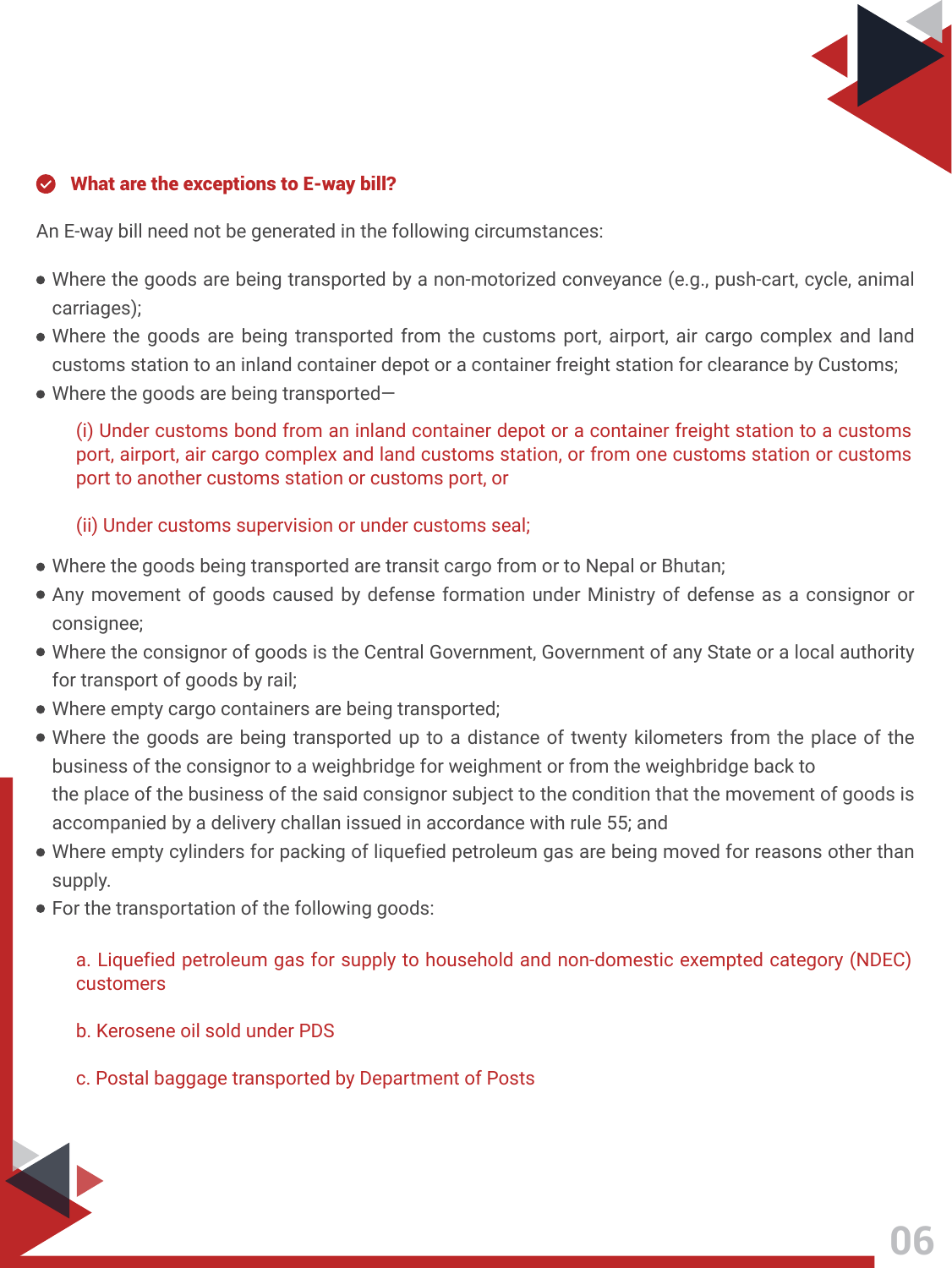

**07**

E-way bill is a mechanism to ensure that goods being transported comply with the GST Law and is an effective tool to track movement of goods and check tax evasion.

d. Natural or cultured pearls and precious or semi-precious stones precious metal and metals clad with precious metals (Chapter 71)

e. Jewellery, goldsmiths' and silversmiths' wares and other articles (Chapter 71)

f. Currency

- g. Used personal and household effects
- h. Coral, unworked (0508) and worked coral (9601)
- i. Alcoholic liquor for human consumption,
- j. Petroleum crude,
- k. High speed diesel,
- l. Motor spirit (commonly known as petrol),
- m. Natural gas or aviation turbine fuel

n. All goods exempted from GST under notification no. 02/2017 CT(R) dated 28th June 2017 except de-oiled cake.

o. Supply of goods by CSD and Unit run canteens (Defense Ministry)

p. Intra-state supply of heavy water and nuclear fuels by the Department of Atomic Energy to the Nuclear Power Corporation of India Ltd.

#### **Conclusion**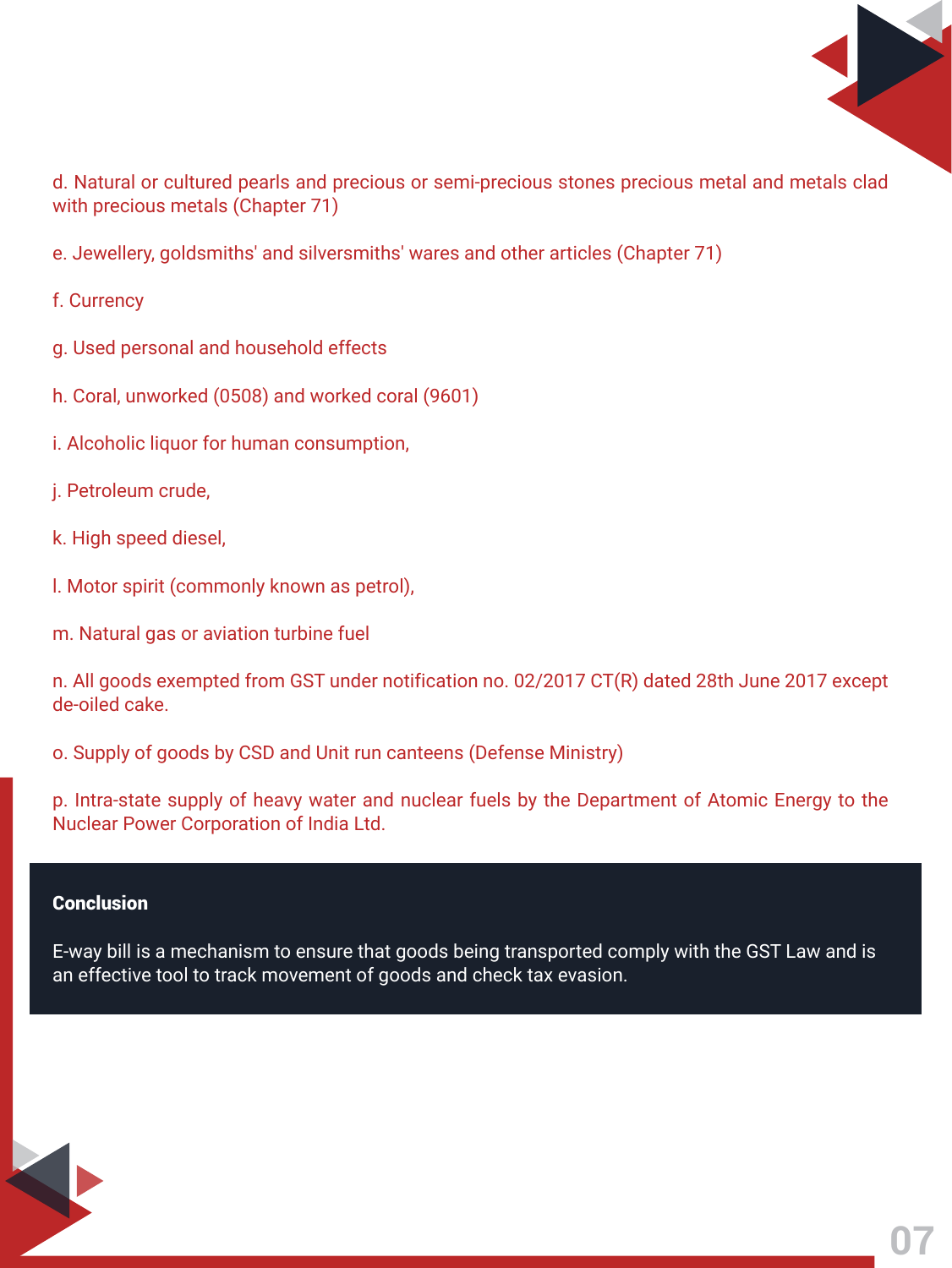### **GST Rate On Pizza Toppings CASE LAWS**

**M/s. Khera Trading Company - Appellate Authority for Advance Ruling, Haryana (Case law no. HAR/HAAAR/2018-19/06).**

The Appellant is engaged in the distribution of various dairy and non-dairy products which includes a product called "Pizza Topping" sold under the brand name of "Goodrich". It consists of water, mozzarella cheese (14.5%), vegetable oil (22%) and milk solids (15%) along with premixes of emulsifiers and stabilizers and is used on pizza as cheese toppings for smooth lasting taste and stringiness of pizza.

The Appellant had approached the Advance Ruling Authority (ARA) of Haryana for classification of "Pizza Topping" under 0406 as a type of cheese as it contains cheese and milk products. However, the ARA ruled that it's not processed cheese under chapter heading 0406 but "Food Preparations not elsewhere specified or included" under chapter heading 2106.

Aggrieved by this the appellant has approached the Appellate Authority for Advance Ruling.

Facts Of The Case



As per the Customs Tariff Act, 1975, heading 0406 covers different types of cheese such as fresh cheese, powdered cheese, processed cheese, blue-veined cheese, soft cheese, medium-hard cheese and hard cheese, which is taxable at 12%. Items which are not specified under chapter 4 is taxable at 18% being classified under chapter heading 2106.

### Provision Of Law

### Ruling of AAR

The Appellate Advance Ruling Authority held that the product "pizza topping" should be classified under 2106 'Miscellaneous Edible Preparations - food preparations not elsewhere specified or included' and chargeable to GST at 18% due to the following reasons:

The explanatory note to 0406 has clearly defined the product 'processed cheese' wherein the mixing and combination of ingredients are limited to one or more varieties of cheese with one or more of: - cream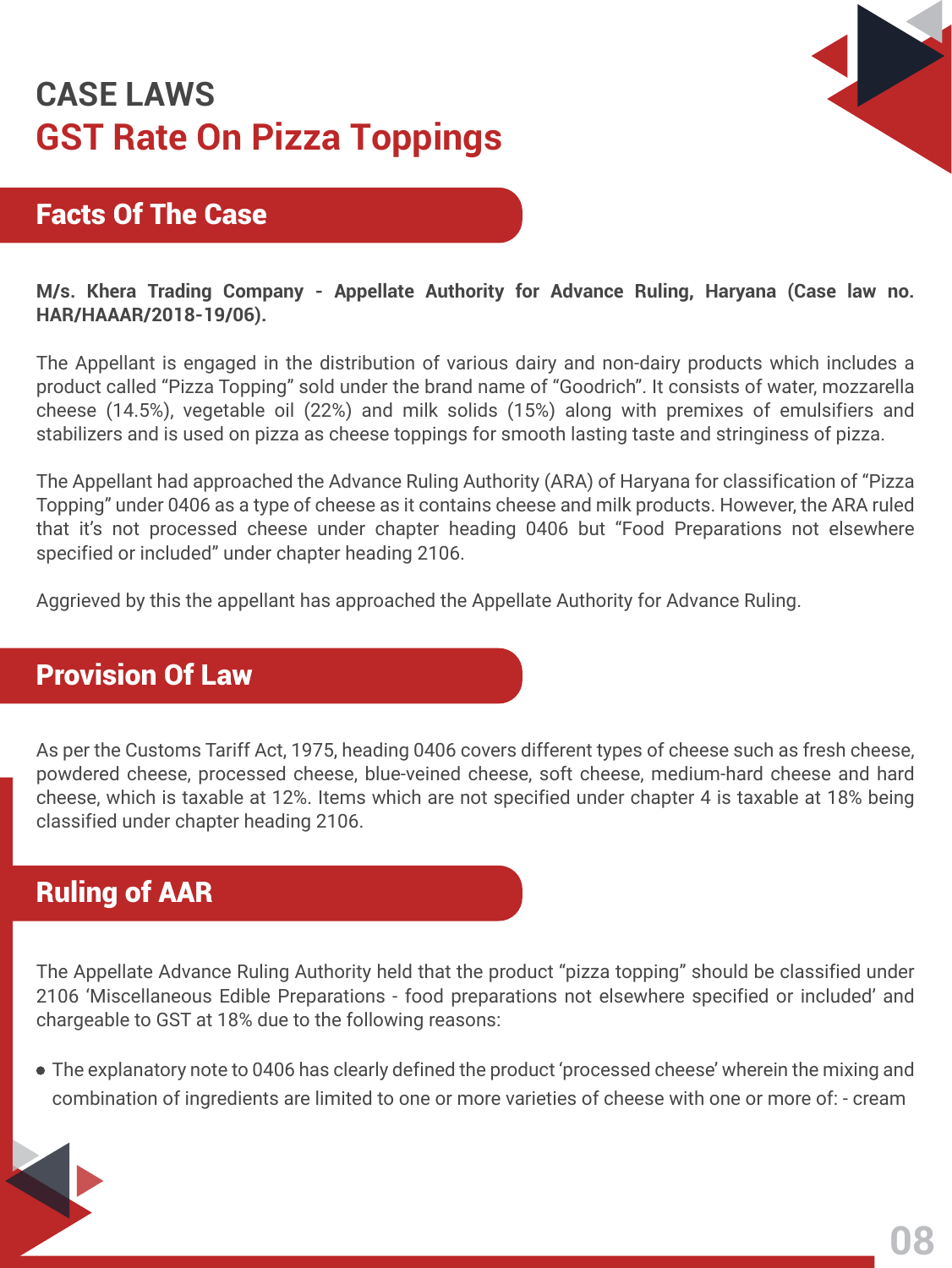## **GST On Rent-free Accommodation Provided To A Partnership Firm By Its Partner**

**M/S. Shanmuga Durai - Authority for Advance Ruling (ARA), Tamilnadu (Case Law no. TN/03/ARA/2022)**

The Applicant is a Managing Partner in partnership firm holding 2/3rd shares of the firm. He has let-out various properties to the partnership firm on a rent-free basis. He has approached the ARA for a ruling on whether GST is payable on the property let-out rent free and if so, what is the valuation to be made on such notional rent.

As per Schedule I of CGST Act, 2017, supply between related persons or between distinct persons as specified in section 25(4), when made in the course of furtherance of business is to be treated as supply, even if made without consideration.

As per Section 2(17) of the CGST Act 2017, "Business" includes any trade, commerce, manufacture, profession, vocation, adventure, wager or any other similar activity, whether or not it is for a pecuniary benefit.





or other dairy products, salt, spices, flavouring, colouring and water. By any stretch of imagination 'vegetable fat' cannot be understood to be included in the above combination of ingredients

Vegetable fat is the major constituent (22%) and the cheese constitutes only 14.5%. Hence the impugned product cannot be considered to be a type of cheese.

### Facts Of The Case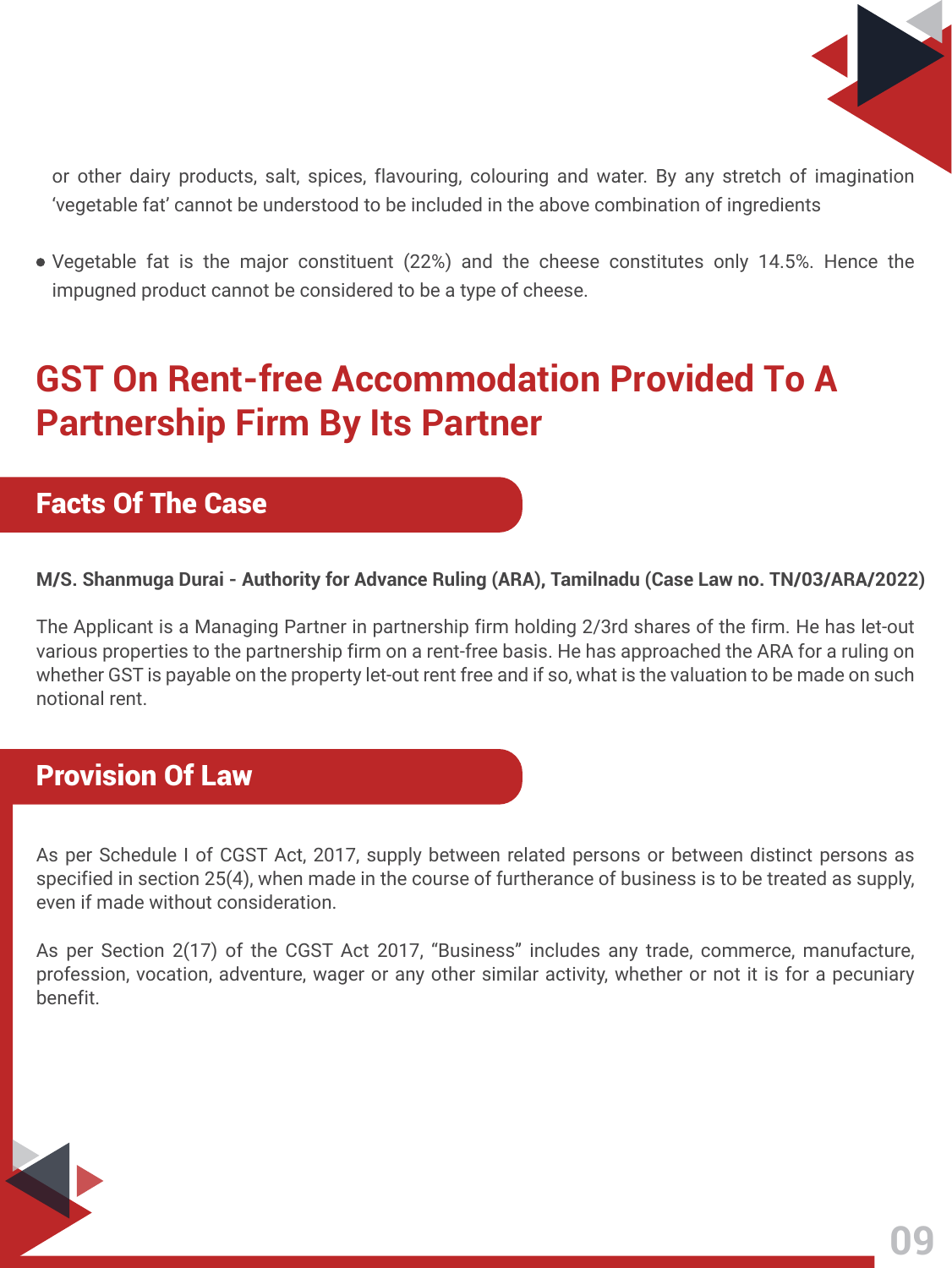The ARA held that the letting out of the properties by a partner to the partnership firm rent-free is chargeable to GST and should be valued as per valuation methods (1st preference Open Market Value) for the following reasons:

### Ruling Of AAR

- The ARA observed that the applicant renting out the property on rent-free basis eases out the burden of rent to be paid by the partnership firm. Thereby, reduce in such expenditure leads to increase of profit, which is eventually accrued to the applicant in capacity of being a partner. Thus, indirect pecuniary benefit is derived by the applicant and supply can be said in the course of furtherance of business.
- The Applicant and the Partnership firm are classified as "related persons" under Section



15, as he owns 2/3rd shares of the firm and has major controlling power in the firm. Therefore, as per Schedule I, the supply of service between such related person when made in the course or furtherance of business, even without consideration is taxable under GST.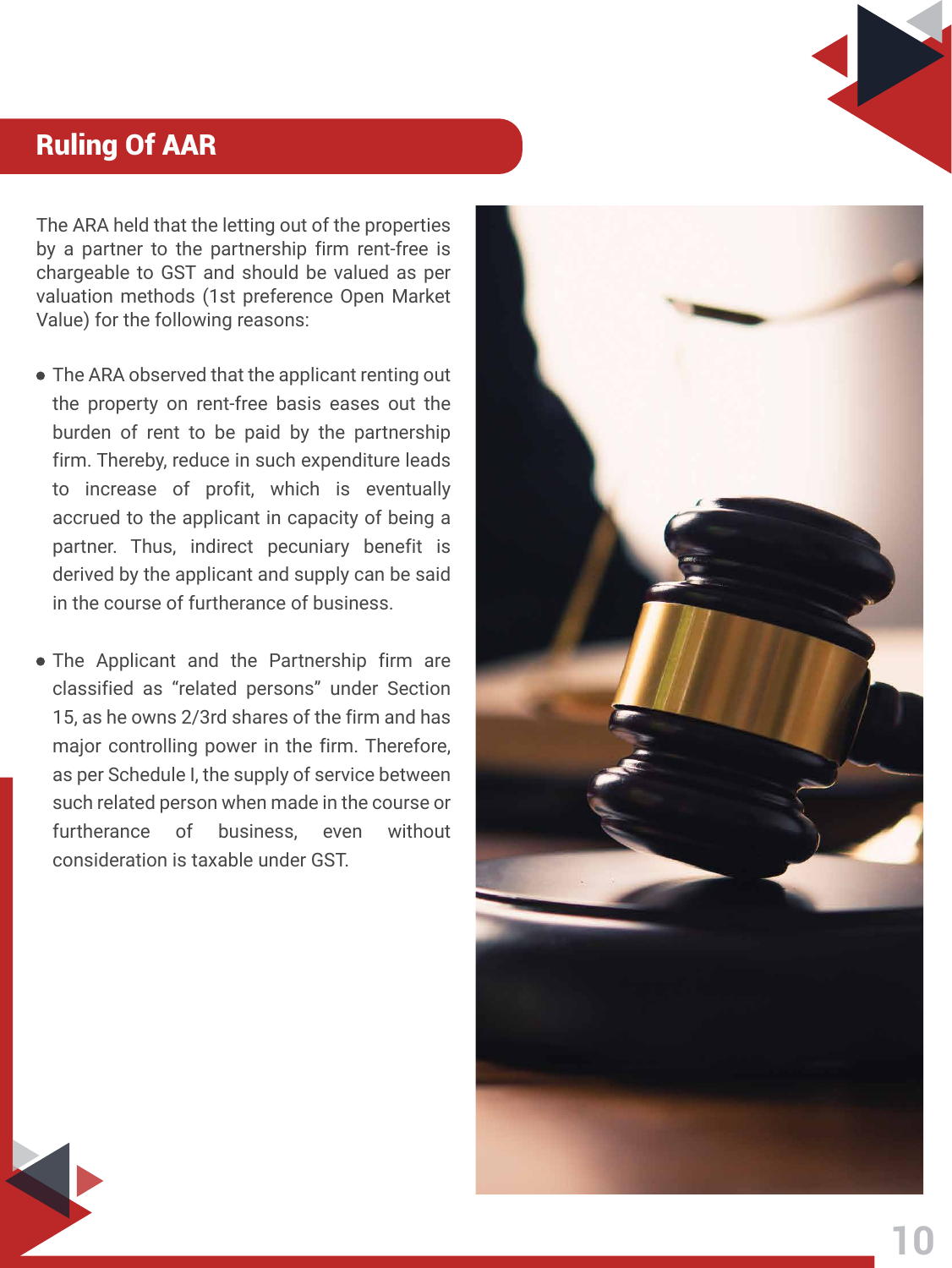## **NOTIFICATIONS AND CIRCULARS FOR THE MONTH OF MARCH 2022**

- **One Central Tax Circular.** *[Click here](https://www.cbic.gov.in/htdocs-cbec/gst/circularcgst)*
- **State Central Tax Notification.** *[Click here](https://taxinformation.cbic.gov.in/content-page/explore-notification)*
- **Two Central Tax Rate Notification.** *[Click here](https://taxinformation.cbic.gov.in/content-page/explore-notification)*
- **Two Integrated Tax (Rate) Notification. [Click here](https://taxinformation.cbic.gov.in/content-page/explore-notification)**

**11**

| SI. No | <b>Subject</b>                                                                                                                                                                                                                      | <b>Notifications/Circulars</b><br><b>No. Date of Issue</b> |  |  |
|--------|-------------------------------------------------------------------------------------------------------------------------------------------------------------------------------------------------------------------------------------|------------------------------------------------------------|--|--|
| 1.     | Amendment to Circular No. 31/05/2018-GST,<br>dated 9th February 2018 on 'Proper officer<br>under sections 73 and 74 of the Central Goods<br>and Services Tax Act, 2017 and under the<br>Integrated Goods and Services Tax Act, 2017 | CBIC-<br>20016/2/2022-GST<br>Dated: 12/03/2022             |  |  |
| 2.     | Seeks to amend notification no.<br>14/2019-Central Tax to implement special<br>composition scheme for Brick Kilns, as<br>recommended by 45 GSTC                                                                                     | 04/2022-Central Tax<br>Dated: 31/03/2022                   |  |  |
|        | Seeks to amend notification no.<br>10/2019-Central Tax to implement special<br>composition scheme for Brick Kilns, as<br>recommended by 45 GSTC                                                                                     | 03/2022-Central Tax<br>Dated: 31/03/2022                   |  |  |
| 4.     | Appointment of Common Adjudicating<br>authority for adjudicating the show cause<br>notices issued by DGGI under GST.                                                                                                                | 02/2022-Central Tax<br>Dated: 11/03/2022                   |  |  |
| 5.     | Seeks to provide for a concessional rate on<br>intra state supply of bricks conditional to not<br>availing the ITC, as recommended by 45 GSTC                                                                                       | 02/2022-Central Tax<br>(Rate) Dated:<br>31/03/2022         |  |  |
| 6.     | Seeks to amend notification No. 1/2017-Central<br>Tax (Rate)                                                                                                                                                                        | 01/2022-Central Tax<br>(Rate) Dated:<br>31/03/2022         |  |  |
| 7.     | Seeks to provide for a concessional rate on<br>interstate supply of bricks conditional to not<br>availing the ITC, as recommended by 45 GSTC                                                                                        | 02/2022-Integrated<br>Tax (Rate) Dated:<br>31/03/2022      |  |  |
| 8.     | Seeks to amend notification No.<br>1/2017-Integrated Tax (Rate)                                                                                                                                                                     | 01/2022-Integrated<br>Tax (Rate) Dated:<br>31/03/2022      |  |  |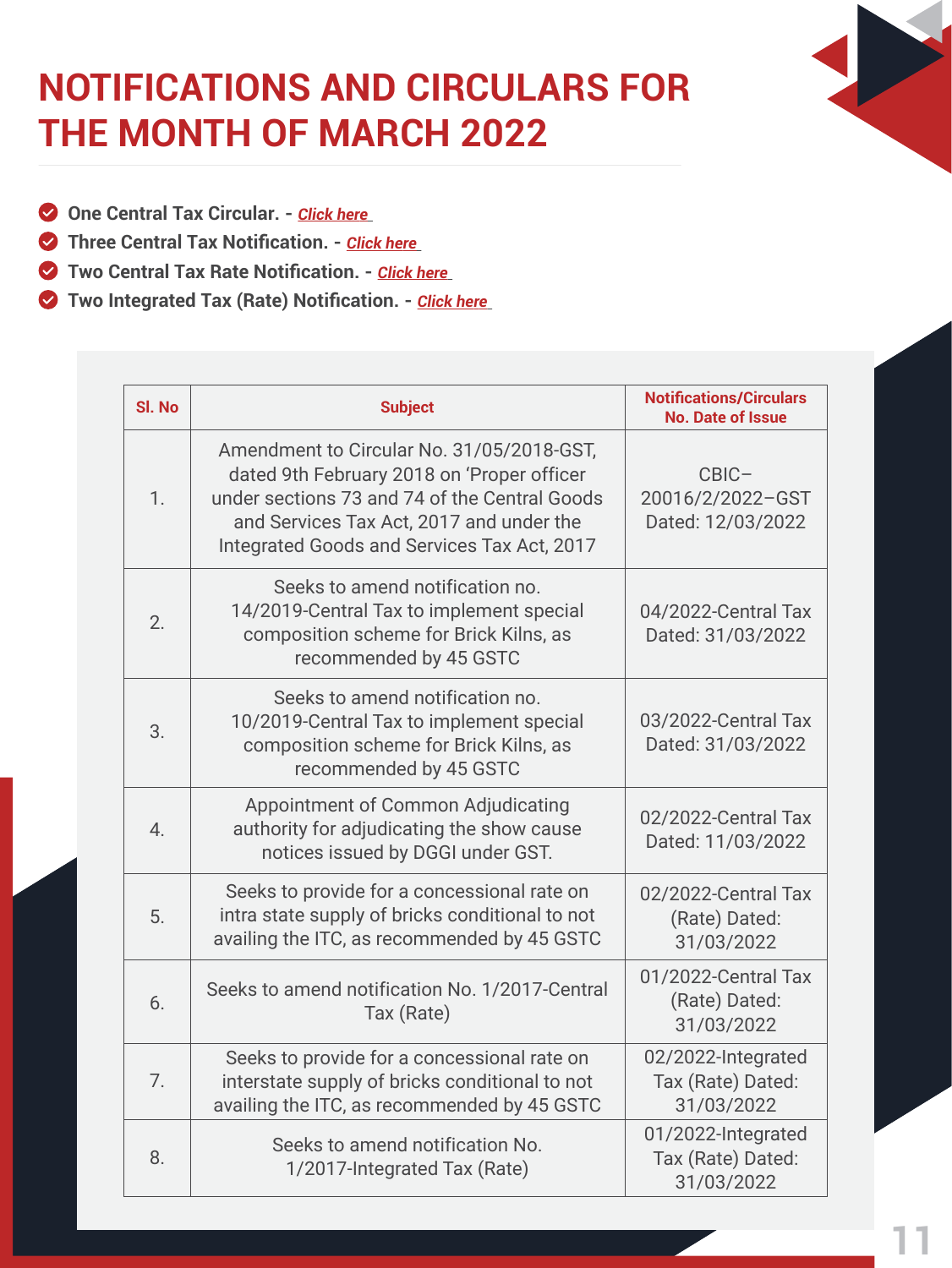# **DUE DATES OF GST FOR THE MONTH OF APRIL 2022**





| <b>Sunday</b>           | <b>Monday</b>           | <b>Tuesday</b> | Wednesday                                  | <b>Thursday</b> | <b>Friday</b>                     | <b>Saturday</b>          |
|-------------------------|-------------------------|----------------|--------------------------------------------|-----------------|-----------------------------------|--------------------------|
|                         |                         |                |                                            |                 |                                   | $\mathbf 2$              |
| 3 <sup>1</sup>          | $\overline{\mathbf{4}}$ | 5              | 6                                          | 7               | 8                                 | 9                        |
| GSTR-8,<br>GSTR-7<br>10 | * GSTR-1<br>11          | 12             | * GSTR-1<br>(Jan-Mar),<br>GSTR-6 13        | 14              | 15                                | 16                       |
| 17                      | <b>CMP-08</b><br>18     | 19             | * GSTR-3B,<br>GSTR-5,<br><b>GSTR-5A 20</b> | 21              | * GSTR-3B<br>(Jan-Mar 2022)<br>22 | 23                       |
| * GSTR-3B               |                         |                |                                            |                 |                                   | GSTR-4<br>$\lambda = -1$ |

*\* Monthly returns for taxpayers with Annual Turnover more than Rs. 5 Crores or Taxpayer who has opted Monthly return option.*

*\* Quarterly returns for taxpayers with Annual Turnover less than Rs. 5 Crores and opted for quarterly return monthly payment option (QRMP).* 

*- 22nd is for taxpayers registered in Chhattisgarh, Madhya Pradesh, Gujarat, Daman and Diu, Dadra and Nagar Haveli, Maharashtra, Karnataka, Goa, Lakshadweep, Kerala, Tamil Nadu, Puducherry, Andaman and Nicobar Islands, Telangana and Andhra Pradesh.*

*- 24th is for taxpayers registered in Jammu and Kashmir, Ladakh, Himachal Pradesh, Punjab, Chandigarh, Uttarakhand, Haryana, Delhi, Rajasthan, Uttar Pradesh, Bihar, Sikkim, Arunachal Pradesh, Nagaland, Manipur, Mizoram, Tripura, Meghalaya, Assam, West Bengal, Jharkhand and Odisha.*